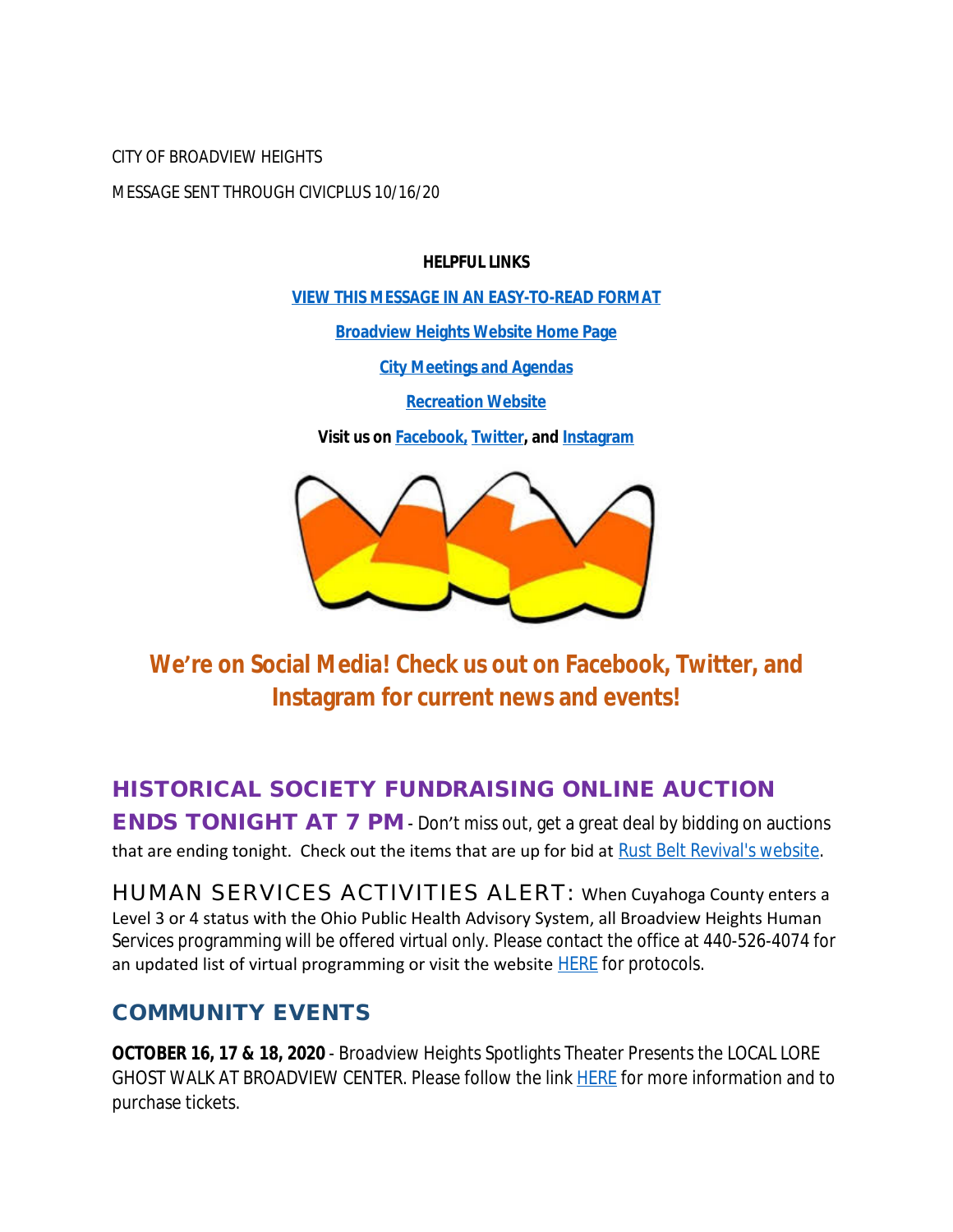**OCTOBER 19, 2020** – Red Cross Blood Drive at the Church of the Assumption from 2:00PM-7:00PM. Please go to the [RED CROSS website to register!](https://www.redcrossblood.org/give.html/donation-time)

**TRICK-OR-TREAT** will take place in the City of Broadview Heights on Halloween Night, Saturday, October 31, from 6-8pm. Please follow the link to review the Safety Guidelines for all Halloween Festivities.

[How to Celebrate Halloween Safely](https://broadview-heights.org/CivicAlerts.aspx?AID=188)

# **LEAF COLLECTION BEGINS MONDAY, OCTOBER 19, 2020** –

Please review the following link for leaf collection guidelines and schedule: Leaf collection guidelines and schedule

CAMPAIGN SIGN RECYCLING PROGRAM - The election will be over soon (yes, really) and the City is here to help you clean up. We will be holding our CAMPAIGN SIGN RECYCLING PROGRAM from November 4 - November 20. Political signs can be dropped off by the service garage entrance (off of Oakes Rd.). This is for corrugated yard signs with metal stakes, we cannot take anything larger. Thank you for your cooperation.

**SEWER MAINTENANCE FEE INCREASE** – The quarterly Broadview Heights Utility Bill just received in the mail reflects a Sewer Maintenance Fee increase per an Ordinance passed in 2016. For questions regarding your bill, please email utility billing@broadviewheights.org or call 440-717-4025.

# **NOW HIRING PART TIME ACCOUNTS RECEIVABLE CLERK** -

This position is responsible for managing the complete process of utility billing and securing revenue for all city accounts by verifying, depositing and posting all receipts (cash, check, EFT and credit card payments) in an automated office environment. Please check the website for more information and job requirements[. Employment opportunities can be found here.](https://broadview-heights.org/jobs.aspx)

# **HYDRANT FLUSHING**

The Fire Department will be flushing water mains and fire hydrants from September – November. This work will be done as part of the Fire Department's ongoing preventative maintenance program. Generally, this work will be done during the hours of 9AM-4PM, Monday through Friday. Signs will be posted at the end of each street and entranceway to developments the day before flushing begins. We understand and appreciate your efforts in landscaping your property, but remember not to obstruct the hydrants with long grasses and/or shrubs. More information concerning dirty water is posted on the Fire Department Webpage. When hydrant flushing occurs in your community, you may experience temporary water pressure reduction and discoloration of water. Check your cold water tap for discoloration prior to use. If the water is discolored, simply run the cold water for three to five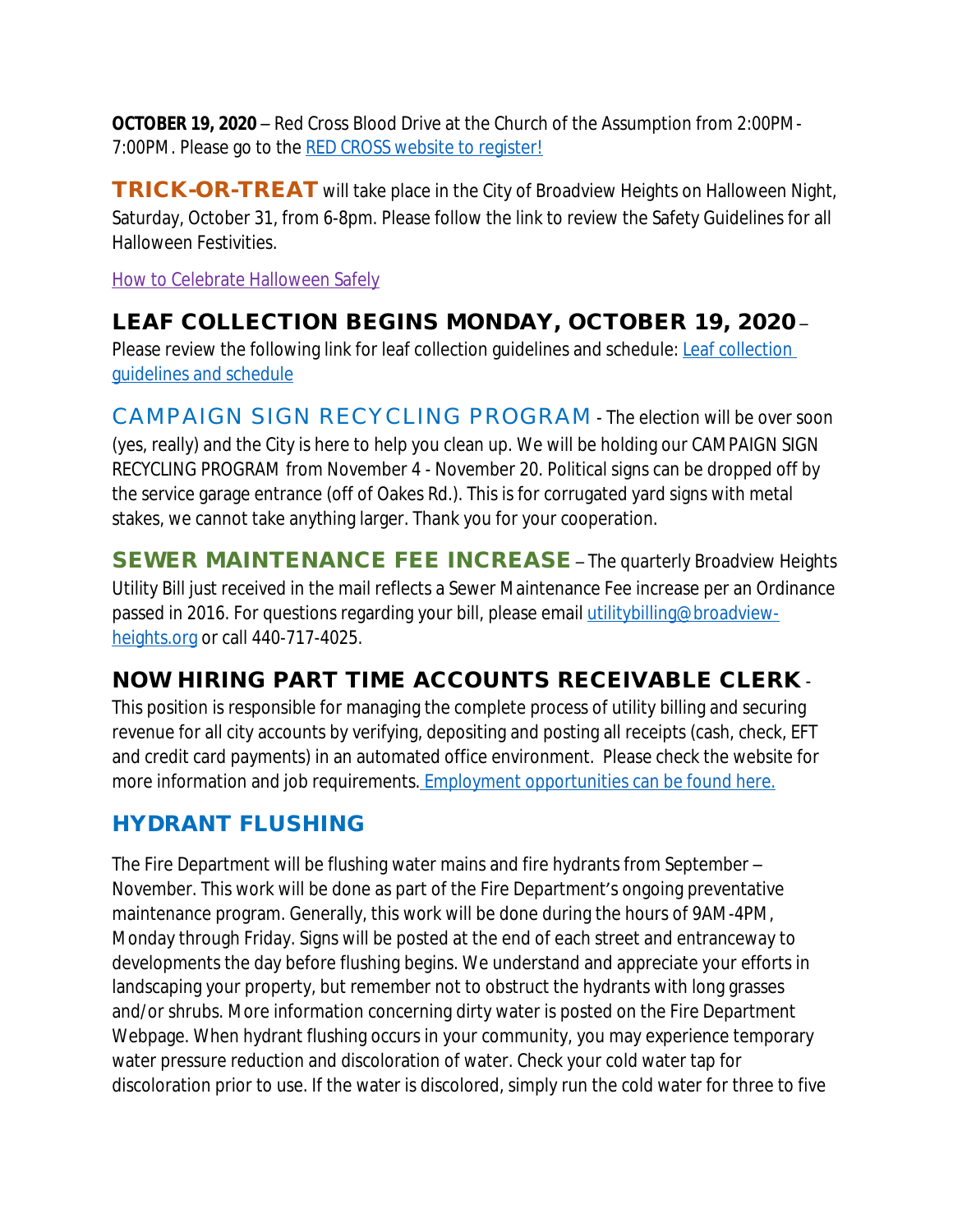minutes to allow new water to enter your pipes. If the water is still discolored, wait a few more minutes and run the water again. The temporary discoloration only affects the appearance of the water – it DOES NOT affect the safety or quality. While the water is safe to drink, you should avoid washing laundry during scheduled flushing times, as the flushed sediment could discolor white or light-colored clothing. Wait until the water runs clear at the tap, then wash a load of dark clothes first. You should also avoid using hot water until the cold water runs clear. If you experience discoloration for more than 8 hours, or if you experience a significant or prolonged loss of water pressure after hydrant flushing, please call our Water Emergency Line at 216-664-3060.

## **HUMAN SERVICES**

### OSHIIP Medicare Open Enrollment Counseling

OSHIIP (Ohio Senior Health Insurance Information Program) is a program run by the Ohio Department of Insurance. Jim Langan is a volunteer OSHIIP counselor in Broadview Heights and will be offering individual Medicare counseling sessions during Medicare Open Enrollment, which is from October 15 until December 7. During Medicare Open Enrollment, people can switch Medicare Drug Plans and Medicare Advantage Plans. This is a good time to review your plan. This year the counseling sessions will be by phone or Zoom. To make an appointment call the Broadview Heights Senior Center at 440-526-4074

### **NEW VIRTUAL PROGRAMS**

- Caregiver/Family Dementia Support Group Every Month on the 2nd Tuesday @ 10am Join Zoom Meeting - [CLICK HERE](https://us02web.zoom.us/j/83291898347?pwd=YjVDR1IwKytTVUxqMnFBSEZJL2x2QT09#success)
- Brainercise Every Month on the 3rd Tuesday @ 10am Join Zoom Meeting CLICK HERE
- BINGOCIZE<sup>®</sup> is a 10-week program that combines the game of bingo with fall prevention exercises (seated or standing). From the comfort of your home, play bingo and meet new people while learning techniques to reduce falls and increase cognition**. We are offering Bingocize on ZOOM, so you can have fun, stay healthy and participate safely from home during COVID-19. Bingocize will meet 2x per week for one hour per session.** NOTE: Participants need internet access, a computer, laptop, or tablet - with camera and microphone, and basic computer skills. We will help you get set up on Zoom! **Bingocize is proven to get results! Free smiles & prizes. Please see the flyer HERE for dates and registration information and great recipes to try!**

**PHONE SCAMS** - Cuyahoga Job and Family Services issues warning of phone scams targeting SNAP recipients!!

Please see the flyer Cuyahoga County Phone Scam Warning (pdf) for more information regarding protecting yourself from phone scams!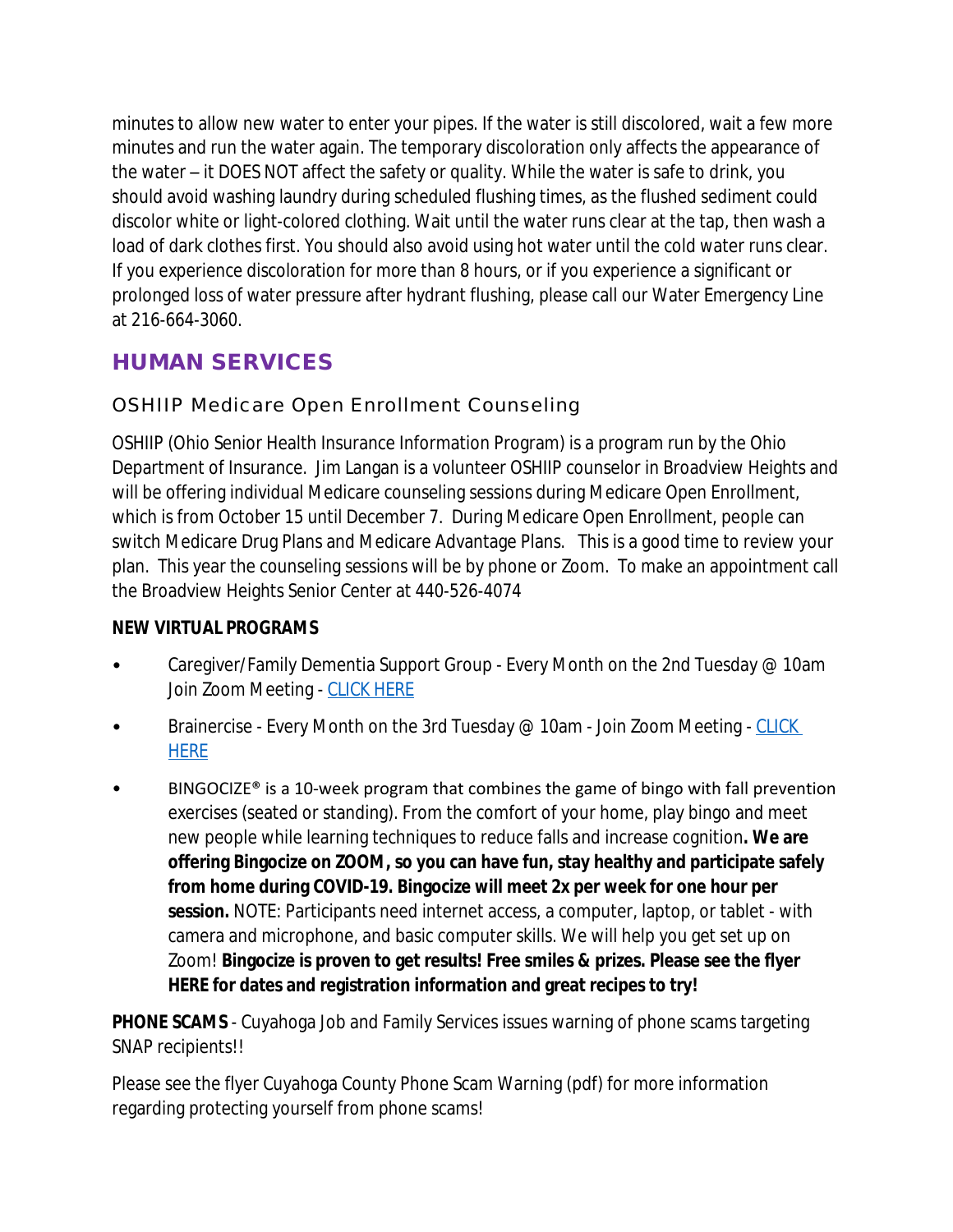Human Services has received a few calls this week that older adults are receiving many scam phone calls. Please read the following websites for the most recent scams and how to report them.

[Federal Communications Commission \(link\)](https://www.fcc.gov/covid-scams)

[Ohio Consumers Counsel \(link\)](http://www.occ.ohio.gov/content/protecting-consumers-unwanted-telemarketing-and-scams)

[Ohio Attorney General \(link\)](https://www.ohioattorneygeneral.gov/About-AG/Contact/Report-A-Scam)

Do you like helping others? Are you a former tobacco user? If YES..... Become a mentor and help your friends, family, and neighbors quit tobacco! Sign up today to participate in a virtual 30 minute training! To register or to ask questions, call 440-740-4750. All training participants will receive a \$50.00 Visa gift card. \*\*Must be at least 18 years old to participate. \*\* Please visit [CAPA'S Website](https://www.bbhcapa.org/) for more information.

### **IMPORTANT UPDATE ON THE S.R. 82-WIDENING PROJECT:**

The City of Broadview Heights intends to provide updates on a weekly basis regarding the status of the Route 82 Widening Project in a commitment to be as transparent as possible within our community.

#### **[STATE ROUTE 82 WIDENING PROJECT \(PDF\)](https://www.broadview-heights.org/CivicAlerts.aspx?AID=193)**

**MAYOR**'**[S APPOINTMENT HOURS](https://www.broadview-heights.org/CivicAlerts.aspx?AID=193)** [are available on Wednesdays from 3:00PM-](https://www.broadview-heights.org/CivicAlerts.aspx?AID=193)[4:30PM. Please call 440-526-3651 for an appointment to meet with Mayor Alai. Thank you!](https://www.broadview-heights.org/CivicAlerts.aspx?AID=193)

### **[MASK COMPLIANCE IN CUYAHOGA COUNTY](https://www.broadview-heights.org/CivicAlerts.aspx?AID=193)**

[Explore this](https://www.broadview-heights.org/CivicAlerts.aspx?AID=193) [INTERACTIVE MAP](https://cuyahogacounty.us/masks) interactive map of reports made throughout Cuyahoga County, which details public reports of compliance / violations in businesses throughout the County.

## **SERVICE DEPARTMENT**

#### **PLEASE REMEMBER TO PROPERLY DISPOSE YOUR HAZARDOUS HOUSEHOLD WASTE!** There

has been an increase in hazardous household waste being improperly dropped off at the Broadview Heights Service Garage. Please note that certain items cannot be left at the Service Garage for disposal. Please go to the below links for more information on how to properly dispose of many of these hazardous items. For questions, please call the Service Department at 440-717-4022.

 [https://cuyahogarecycles.org/RecyclableDetail.aspx](%20https:/cuyahogarecycles.org/RecyclableDetail.aspx)

 [https://oh-broadviewheights2.civicplus.com/1027/Garbage-Recycling](%20https:/oh-broadviewheights2.civicplus.com/1027/Garbage-Recycling)

**SANITARY SEWER ISSUES – FLUSHABLE WIPES**: Over the past few years we have experienced escalating issues in our sanitary sewer system caused by unsuitable materials being flushed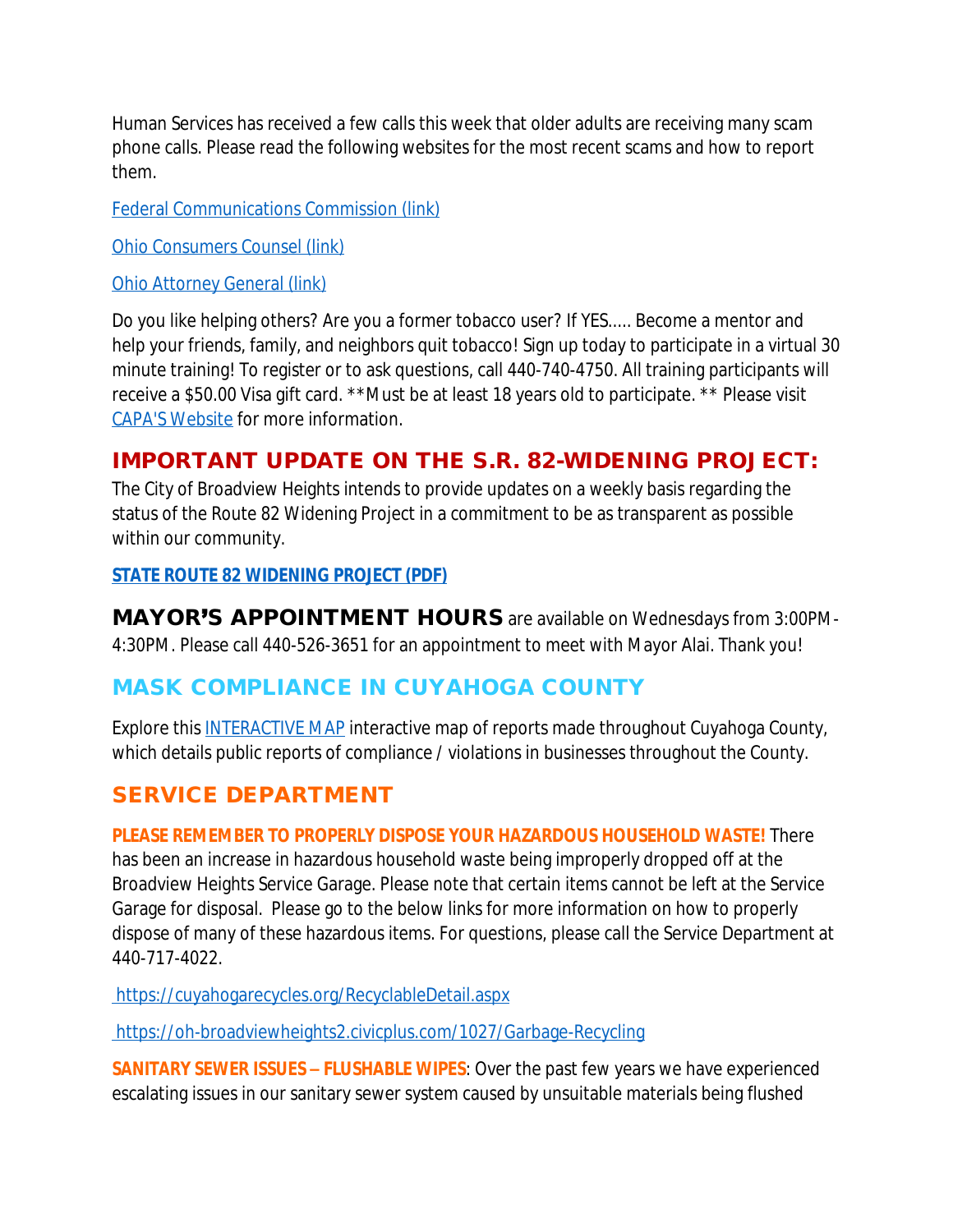down toilets. The increased use of "flushable" wipes has caused major clogging issues in the pump stations and, in some cases, house lateral lines. Even though the box states that they are flushable, they do not degrade quickly enough and accumulate to clog the pumps and pipes. Please do not flush anything except toilet paper! Thank you for your cooperation.

**REMINDER:** Disposal of pet waste into catch basins is not an acceptable method of disposal. Pet waste can contain bacteria that threaten the health of animals and people, especially children. Pet waste also contains nutrients that encourage excess weed and algae growth. This water then becomes cloudy and green — unattractive for swimming, boating and fishing. Excess nutrients are a major cause of water quality decline. When pet waste is washed into lakes and streams, the waste decays, using up oxygen and sometimes releasing ammonia. Low oxygen levels and ammonia combined with warm temperatures can kill fish and other aquatic life. Please dispose of pet waste properly by carrying disposable bags while walking your dog to pick up and dispose of the waste.

## **RECREATION DEPARTMENT**

### **The Community and Recreation Center is open!**

The Community and Recreation is currently open to members and program participants. Due to the COVID-19 pandemic, limited facilities are available and there are new policies and procedures in place to maintain compliance with current guidelines. All patrons are required to review the updated protocols and procedures online at www.bhrec.org prior to visiting. Please note that masks are required unless at an exercise station – additional mask policy details are available online. We will continue to monitor all information and quidelines and will adjust protocols as required as well as adjust the open/closed status of our various facilities as mandated. In addition to operating within all of the required guidelines, our highest priority will be to offer a safe and enjoyable experience for our patrons. New memberships can be purchased in-person at the Community and Recreation Center, please review the membership information at [www.bhrec.org](file:///\\\\bhchfp\\Mayorshare\\Messages%20from%20the%20Mayor\\www.bhrec.org%20) to ensure you have the required documentation to purchase a membership prior to visiting. All registrations other than memberships are now offered ONLINE ONLY! If you have any questions, please visit us online or call 440-838-4522. We hope to see you soon!

### **TEMPORARY OPERATING HOURS:**

**Monday through Friday: 5:30am – 8pm**

**Saturday and Sunday: 7:30am – 3pm**

**NOW HIRING: We are currently hiring lifeguards and WSI's.**

**Email Amanda at<mailto:Ahutcheson@broadview-heights.org> if interested.**

**FACILITY UPDATES:**